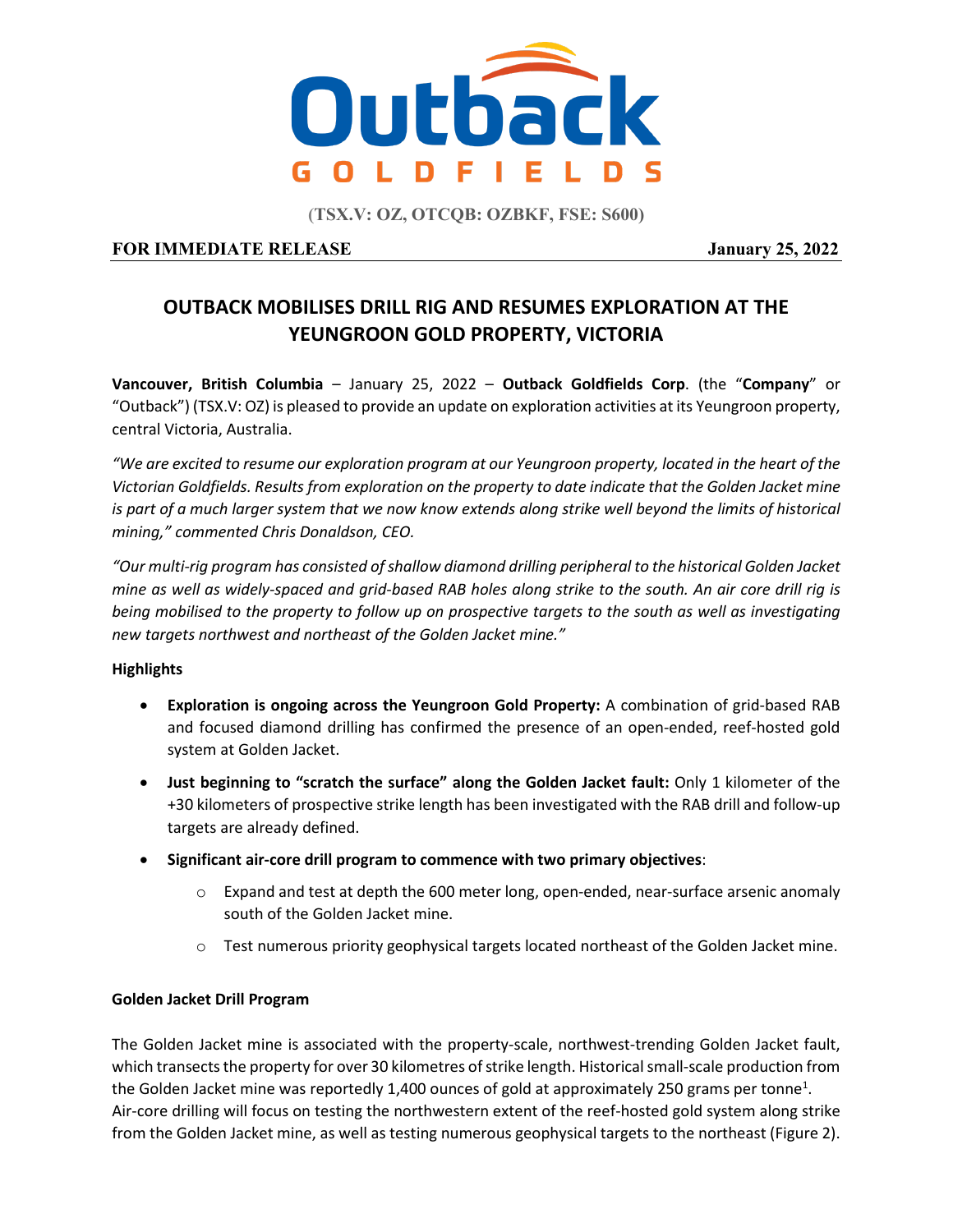The air-core drill program is designed to build on encouraging results from a large grid-based, top of bedrock sampling rotary air-blast (RAB) drill program, and a short diamond drill program (Figure 1). Similar to RAB drilling, the air-core drill rig is used to sample and map the "top of bedrock" below cover.

The Golden Jacket drill program is being completed in two parts:

1. The first phase of the program utilised a RAB drill to complete a tight grid of holes, on 20-metre centres, peripheral to, and along strike to the southeast from the Golden Jacket mine. Grid lines were northeast-oriented and spaced 60 to 120 metres apart (Figure 1). Additional wider-spaced holes, east of Golden Jacket were also completed (Figure 1). 279 holes have been completed to date.

Top of bedrock samples were analyzed using a tailored portable Xray fluorescence spectrometer (pXRF) workflow to measure elemental concentrations from prepared sample mounts as well as QA/QC samples in the field. Samples were prepared and analyzed daily. Preliminary pXRF data highlight a broad, 600 meter long, northwest-trending, high-arsenic anomaly. This anomaly is along strike from the Golden Jacket mine to the southeast (Figure 1). The relationship between gold mineralization and disseminated arsenopyrite and high-arsenic contents in host rocks peripheral to gold-bearing quartz reefs is well established throughout the Victorian Goldfields (e.g., Arne et al., 2008) and has been used to focus exploration and vector to high-grade mineralization.



*Figure 1. Map showing peak arsenic (As) values (in ppm) in RAB drill holes. A strong arsenic anomaly has been identified for up to 600 meters south of the Golden Jacket mine shaft.*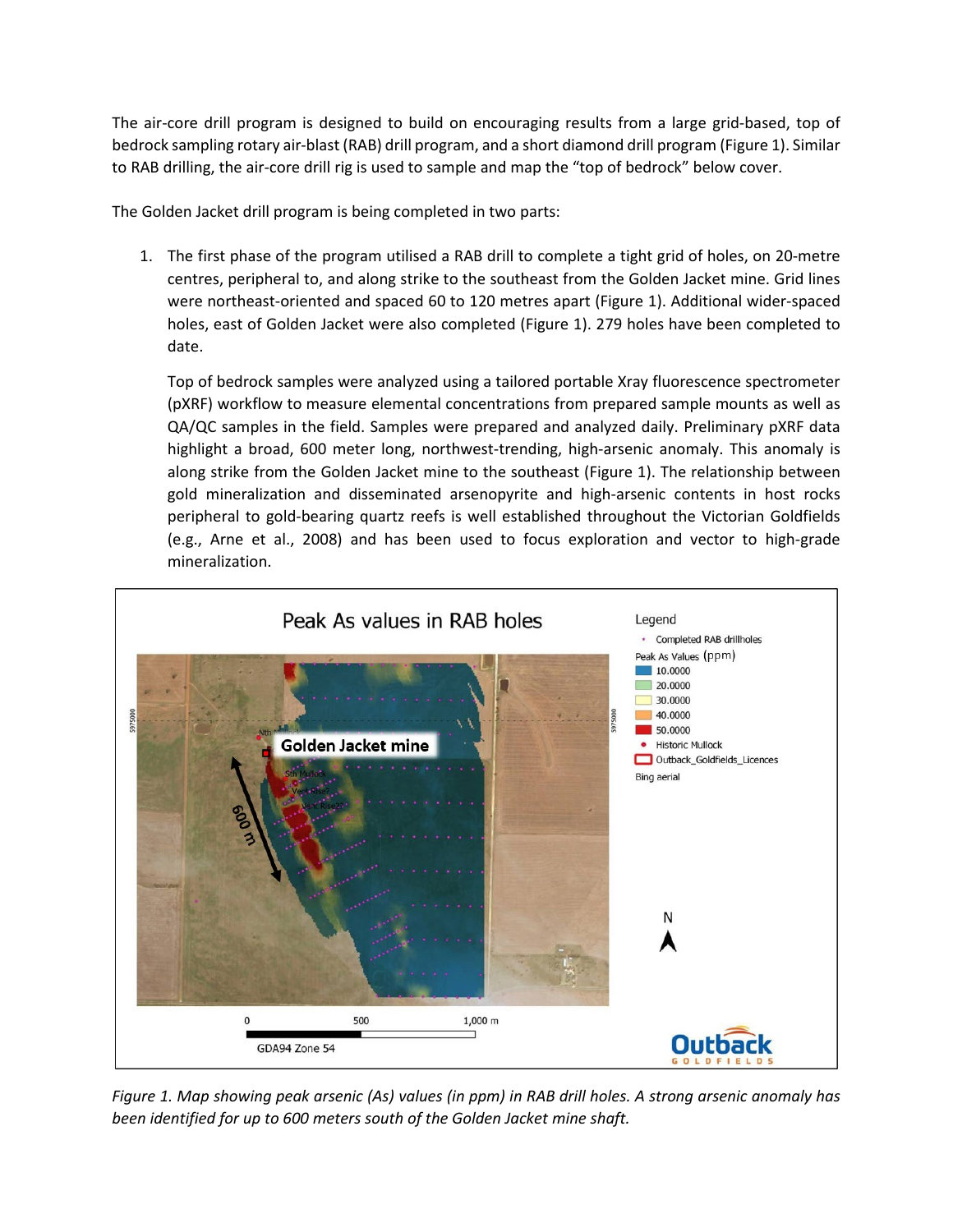Select samples from RAB holes with elevated arsenic contents were also submitted for fire assay analyses. Hole OGR013, located 300 meters south of the Golden Jacket mine, intersected 1 meter of 1.5 g/t gold from 22 meters down hole (Figure 4), which suggests the gold system extends southerly beyond areas of historical mining.

The northwest-extent of the anomaly, as well as interpreted northeast offsets and multiple additional targets, will be investigated with the air-core rig during the current program (Figure 2).



*Figure 2. Locations of the reported RAB drill holes overlain on magnetic geophysical data and new targets (red ovals) selected to be investigated with the air-core drill.* 

2. Nine diamond drill holes for 1,025 metres have so far been completed at the Golden Jacket mine and, based on the presence of sulfide-bearing quartz reefs and preliminary assay data, more holes are planned. The purpose of the drilling was to investigate the structural setting and geochemical footprints of high-grade gold mineralization along strike and below the historic Golden Jacket mine (see news release dated August 25<sup>th</sup>, 2021). The drill holes to date have covered a northwesttrending strike extent of 100 metres and have tested down to 115 metres depth (Figure 4).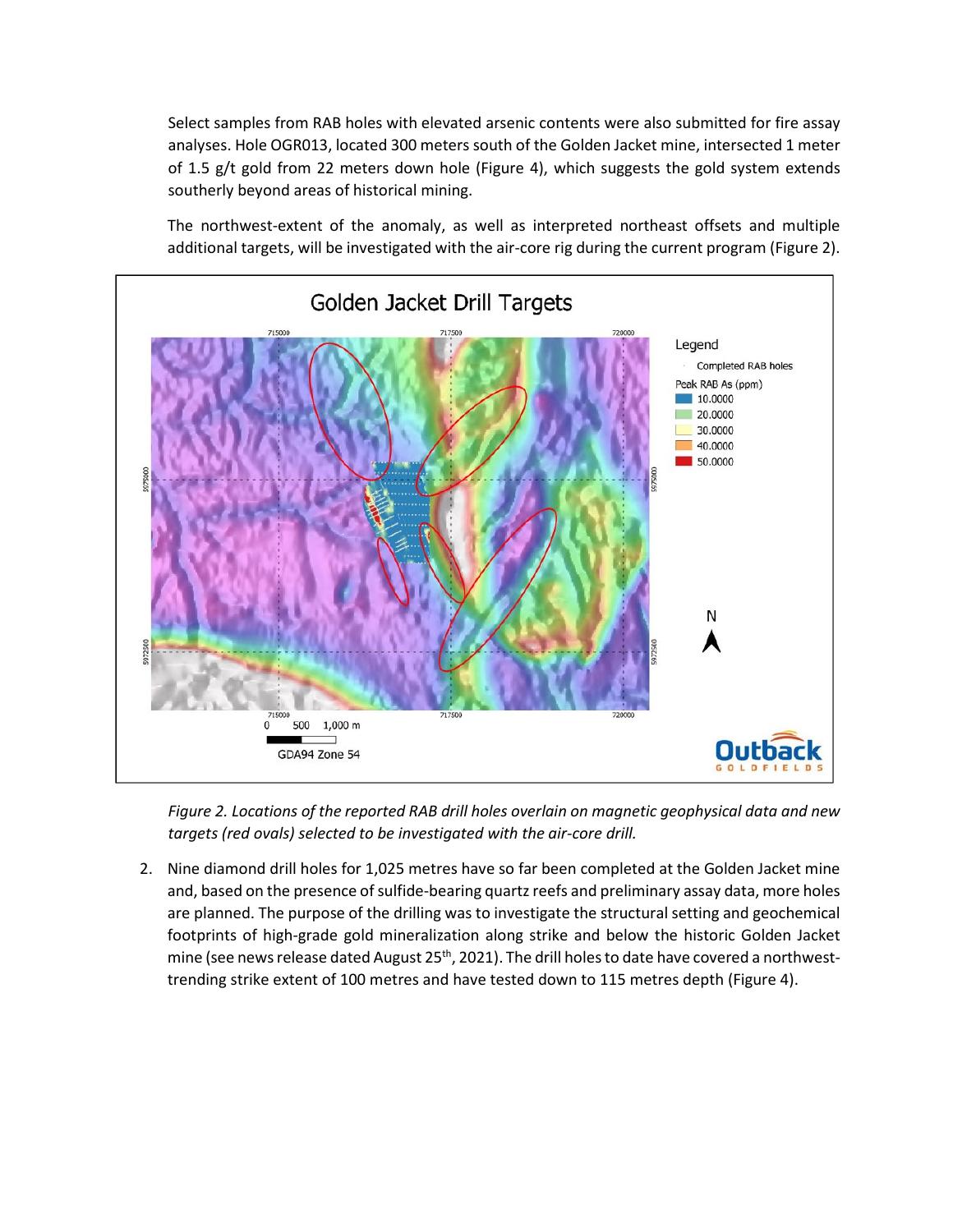

*Figure 3. Map showing locations of drill holes completed to date. Collars of diamond drill holes are shown in red. Section line for Figure 4 is show as A-A'.*

Of the nine completed holes, four were terminated short of their target depth due to the presence of historical mine workings and voids (Figure 4). This suggests that historical underground developments are more widespread than government records indicate. Hole OGA0015, however, intersected 4.7 meters of 1.15 g/t gold including 0.7 meters of 4.01 g/t gold below the upper level of modelled workings (Figure 4). Gold mineralization in this area is associated with arsenopyritebearing quartz veins within broad zones of disseminated arsenopyrite hosted in deformed sedimentary rocks.

Updated modelling of all intersected quartz-reefs and the location of newly identified mining voids has led to the creation of new drill targets. These targets, both along strike and down-dip of the Golden Jacket system, will be ranked and prioritised together with results from the upcoming air-core program.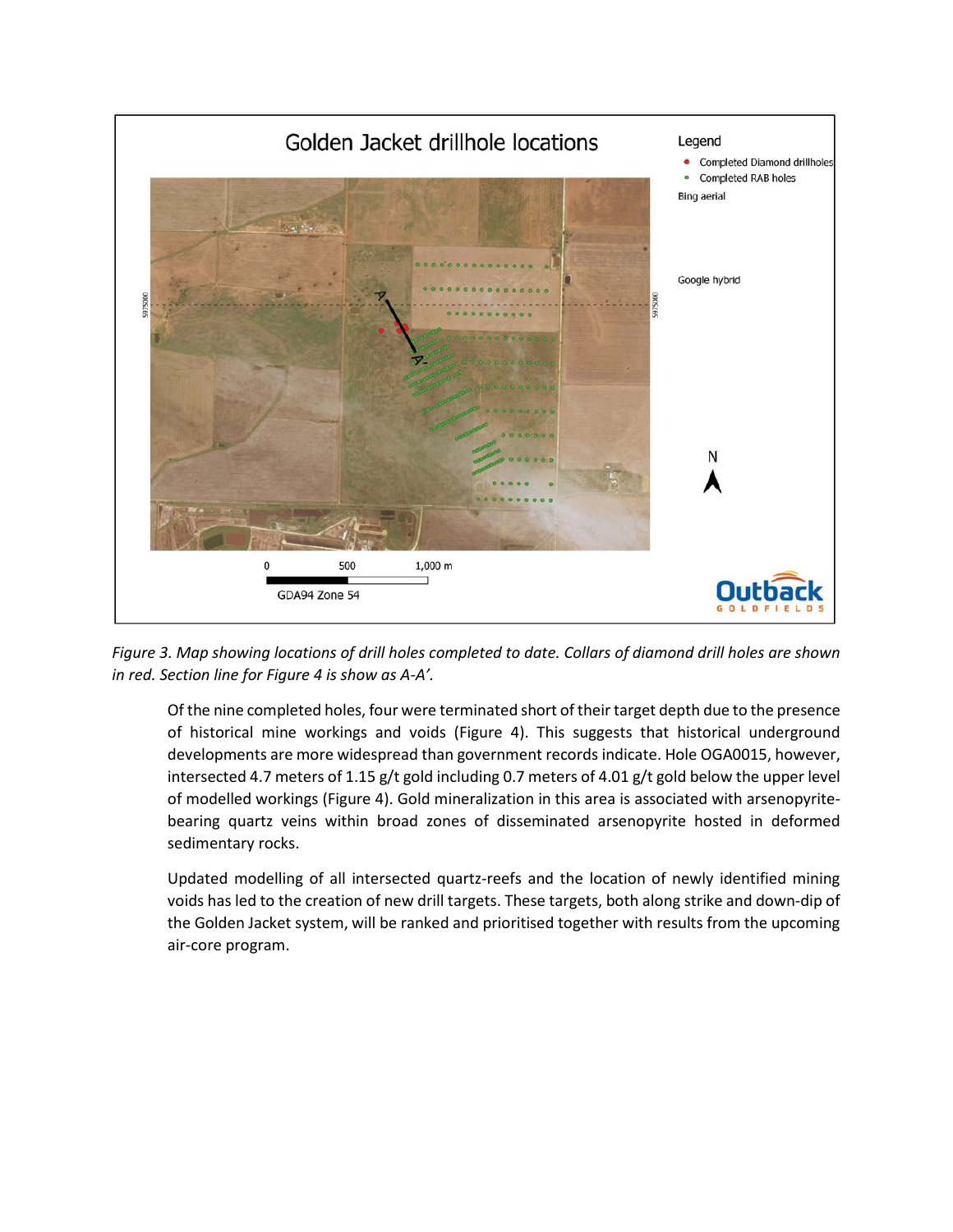

Figure 4. Cross section (A-A') looking northeast showing the location of gold intercepts in relation to modelled historical workings. Location of A-A' shown in Figure 3.

| <b>Drillhole</b> | From<br>(m)              | Т٥<br>(m) | Interval<br>(m) | Gold<br>(g/t) |  |  |  |
|------------------|--------------------------|-----------|-----------------|---------------|--|--|--|
|                  |                          |           |                 |               |  |  |  |
| OGA0015          | 53.8                     | 58.5      | 4.7             |               |  |  |  |
| inc              | 54.6                     | 55.4      | 0.8             | 1.33          |  |  |  |
| inc              | 56.2                     | 56.9      | 0.8             | 4.01          |  |  |  |
|                  |                          |           |                 |               |  |  |  |
| OGA0013          | No significant intervals |           |                 |               |  |  |  |
| OGA0014          | Mining Void              |           |                 |               |  |  |  |
| OGA0016          | Mining Void              |           |                 |               |  |  |  |
| OGA0017          | No significant intervals |           |                 |               |  |  |  |
| OGA0018          | Mining Void              |           |                 |               |  |  |  |
| OGA0019          | Mining Void              |           |                 |               |  |  |  |
| OGA0020          | No significant intervals |           |                 |               |  |  |  |
| OGA0021          | No significant intervals |           |                 |               |  |  |  |
|                  |                          |           |                 |               |  |  |  |

*Table 1. Gold assay results – Golden Jacket Drilling*

1. Calculations are uncut and length-weighted using a 0.10 g/t gold cut-off with no internal dilution.

2. Intervals are downhole lengths. True widths are approximately 50% for holes OGA0015. No true width could be estimated for RAB holes (OGR Prefix) as structural information cannot be gained from this style of drilling.

3. DDH holes OGA0014, 0016, 0018, and 0019 intersected mining voids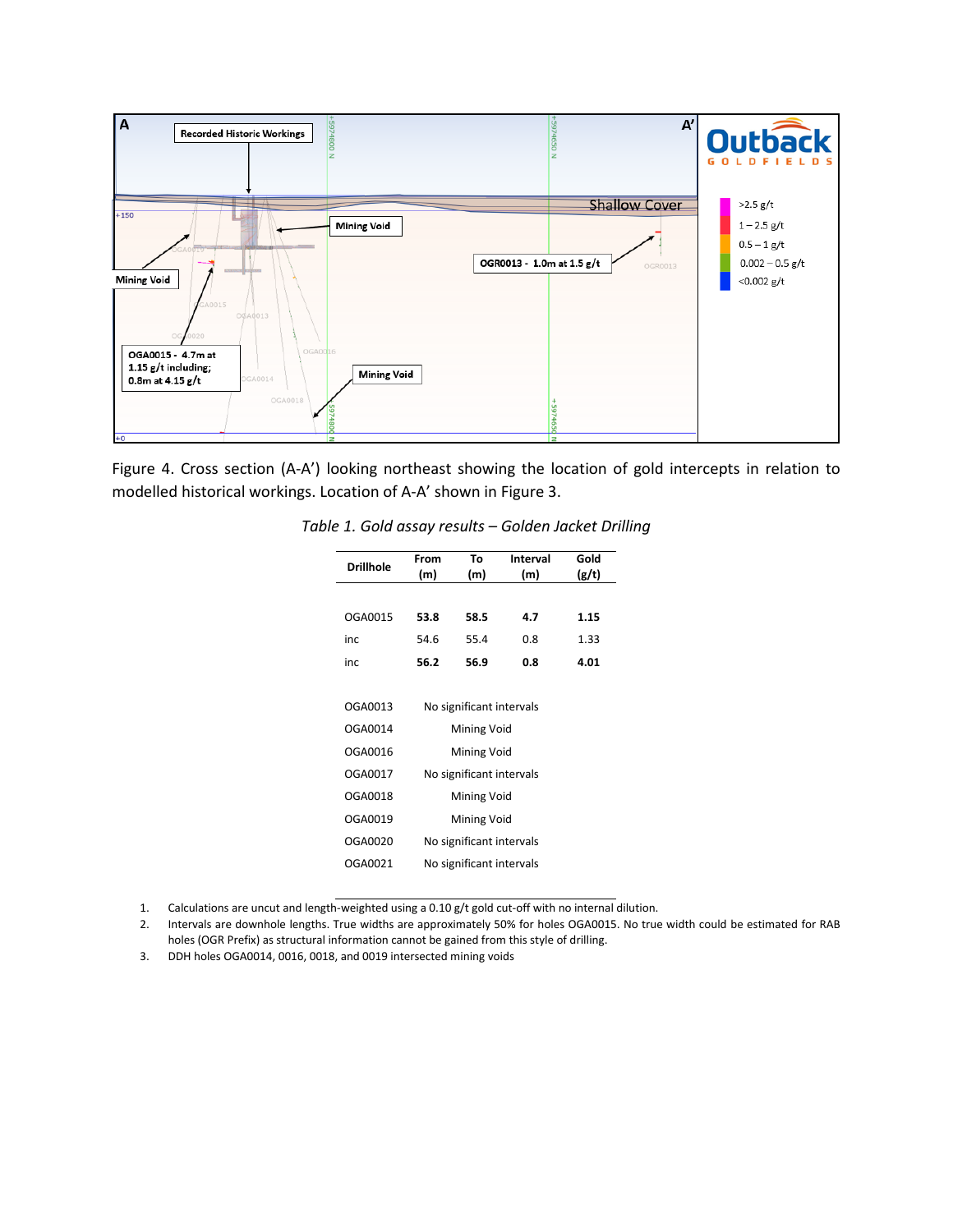| <b>Drill hole</b><br>ID | *East<br>(m) | North (m) | RL<br>(m) | Dip<br>(°) | Azimuth<br>(°) | Total<br>(m) |  |  |
|-------------------------|--------------|-----------|-----------|------------|----------------|--------------|--|--|
| OGA0013                 | 716277       | 5974853   | 160       | -55        | 265            | 90.6         |  |  |
| OGA0014                 | 716278       | 5974853   | 160       | -62        | 265            | 110.3        |  |  |
| OGA0015                 | 716271       | 5974870   | 160       | -55        | 258            | 81.7         |  |  |
| OGA0016                 | 716236       | 5974841   | 160       | -55        | 120            | 120.6        |  |  |
| OGA0017                 | 716236       | 5974841   | 160       | $-70$      | 120            | 126.7        |  |  |
| OGA0018                 | 716236       | 5974841   | 160       | -80        | 109            | 122.8        |  |  |
| OGA0019                 | 716219       | 5974887   | 160       | $-55$      | 75             | 35.1         |  |  |
| OGA0020                 | 716219       | 5974887   | 160       | $-77$      | 75             | 90.0         |  |  |
| OGA0021                 | 716123       | 5974842   | 158       | $-55$      | 75             | 246.6        |  |  |
| *GDA94 7one 54          |              |           |           |            |                |              |  |  |

*Table 2. Collar Locations for diamond drill holes*

## **Yeungroon Project**

The 698 km<sup>2</sup> Yeungroon property is transected by the north-trending, crustal-scale Avoca fault, which separates the western Stawell zone from the Eastern Bendigo zone. The western side of the Yeungroon property contains the historic Golden Jacket hard-rock reef mine associated with the regional-scale, northwest-trending Golden Jacket fault. Historical mining records indicate the Golden Jacket mine produced quartz-rich ore with grades of up to 250 grams per tonne gold (Bibby and More, 1998), however, the vertical and lateral extent of mineralization remains unknown.

The eastern side of the project is underlain by Ordovician rocks of the Castlemaine group and comprises the northern extent of the Wedderburn Goldfield, where numerous small-scale, historical alluvial and hard-rock mines are located.

#### **Community Engagement**

Outback recognises the importance of open and honest community engagement in all our exploration activities. We approach all our exploration activities in a sustainable manner and ensure our activities comply with the Victorian Code of Practice for Mineral Exploration. As such, community consultation with local landowners has commenced and is ongoing.

## **Quality Assurance and Quality Control**

All sample assay results have been monitored through Outback's quality assurance / quality control (QA/QC) program. Drill core was sawn in half at Outback's core logging and processing facility in Ballarat, VIC. RAB samples were collected in the field. Half the drill core and RAB chips were sampled and shipped in sealed and secure bags to the Gekko Assay Laboratory in Ballarat, VIC. Samples were prepared using standard preparation procedures (dry, crush and pulverise at 75 micron mesh). Gold was analyzed by fire assay on a 30 gram sample with an AAS finish (atomic absorption spectroscopy). Gekko Assay Laboratory is accredited for compliance with ISO/IEC 17025 Testing by National Association of Testing Authorities, Australia (NATA)

In addition to Gekko Assay Laboratory QA/QC protocols, Outback implements an internal QA/QC program that includes the insertion of standards and blanks into the sample stream.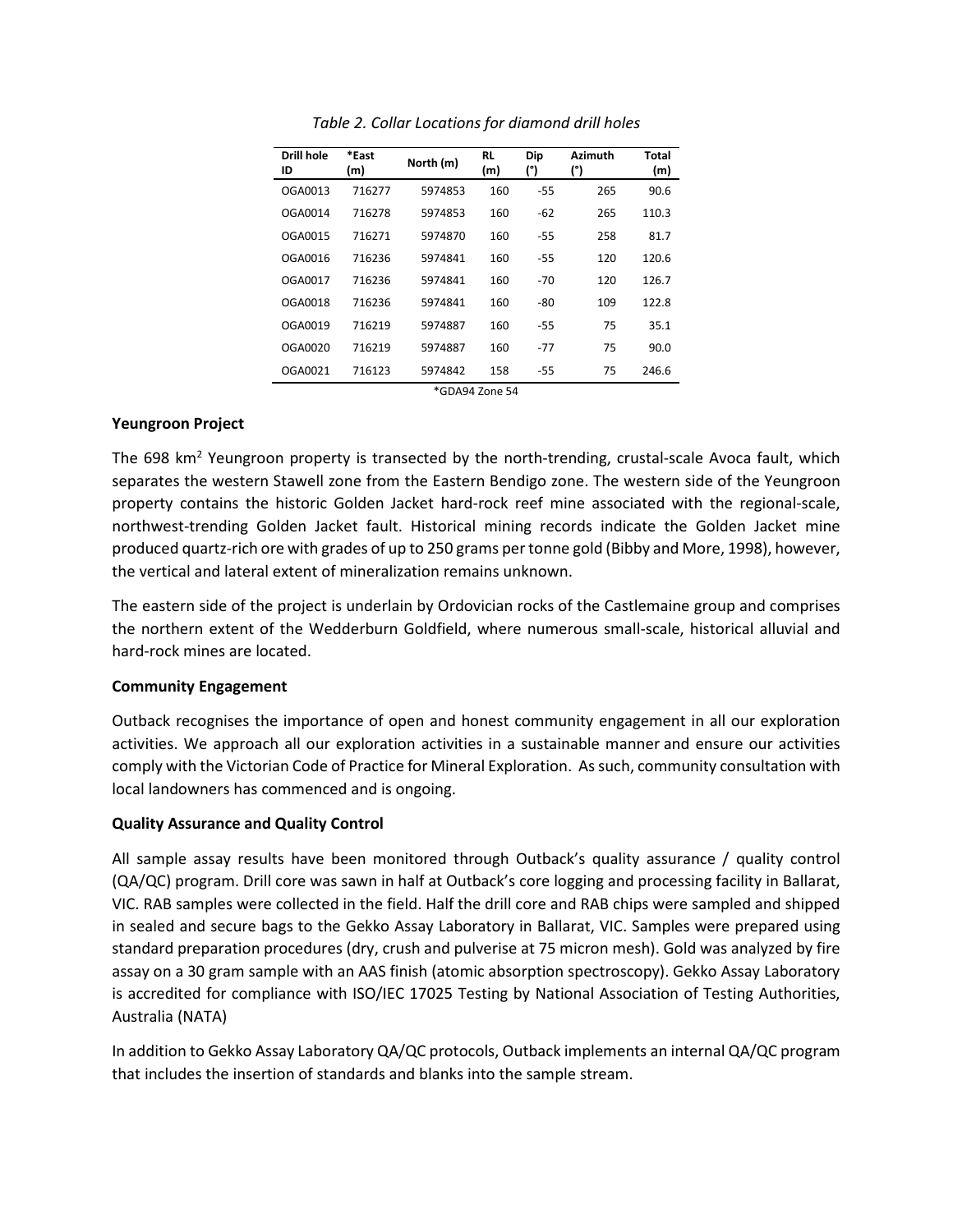#### **National Instrument 43-101 Disclosure**

This news release has been approved by Mr. Matthew Hernan (FAusIMM, MAIG) an independent consultant and "Qualified Person" as defined in National Instrument 43-101, *Standards of Disclosure for Mineral Projects* of the Canadian Securities Administrators. He supervised the drill program and verified the data disclosed, including sampling, analytical and QA/QC data, underlying the technical information in this news release.

Some data disclosed in this News Release relating to sampling and drilling results is historical in nature. Neither the Company nor a qualified person has yet verified this data and therefore investors should not place undue reliance on such data. In some cases, the data may be unverifiable due to lack of drill core. Mineralization hosted on adjacent and/or nearby and/or geologically similar properties is not necessarily indicative of mineralization hosted on the Company's property.

## **References**

Bibby, L.M., and Moore, D.H., 1998, Charlton 1:100,000 map area geological report, Geological Survey of Victoria Report 116, 95 p.

Arne, D.C., House, E., and Lisitsin, V., 2008, Lithogeochemical haloes surrounding central Victorian gold deposits: Part 1 – Primary alteration, Geoscience Victoria Gold Undercover Report 4, 95 p.

## **About Outback Goldfields Corp.:**

**Outback Goldfields Corp.** is a well financed exploration mining company that is actively exploring its package of highly prospective gold projects located around the Fosterville Gold Mine in Victoria. The goldfields of Victoria are home to some of the highest grade and lowest cost mining in the world.

~signed

Chris Donaldson, CEO and Director

Investor Relations and Corporate Enquiries:

Email: [info@outbackgoldfields.com](about:blank)

Tel: +1.604.900.3450

#### **CAUTIONARY NOTE REGARDING FORWARD LOOKING STATEMENTS**

This news release includes certain "forward-looking statements" and "forward-looking information" under applicable Canadian securities legislation that are not historical facts. Forward-looking statements involve risks, uncertainties, and other factors that could cause actual results, performance, prospects, and opportunities to differ materially from those expressed or implied by such forward-looking statements. Forward-looking statements in this news release include, but are not limited to, statements with respect to: the Company's business and prospects; the Company's objectives, goals or future plans; resumption of trading in the Company's common shares; and the business, operations, management and capitalization of the Company. Forward-looking statements are necessarily based on a number of estimates and assumptions that, while considered reasonable, are subject to known and unknown risks, uncertainties and other factors which may cause actual results and future events to differ materially from those expressed or implied by such forward-looking statements. Such factors include, but are not limited to: general business, economic and social uncertainties; litigation, legislative, environmental and other judicial,